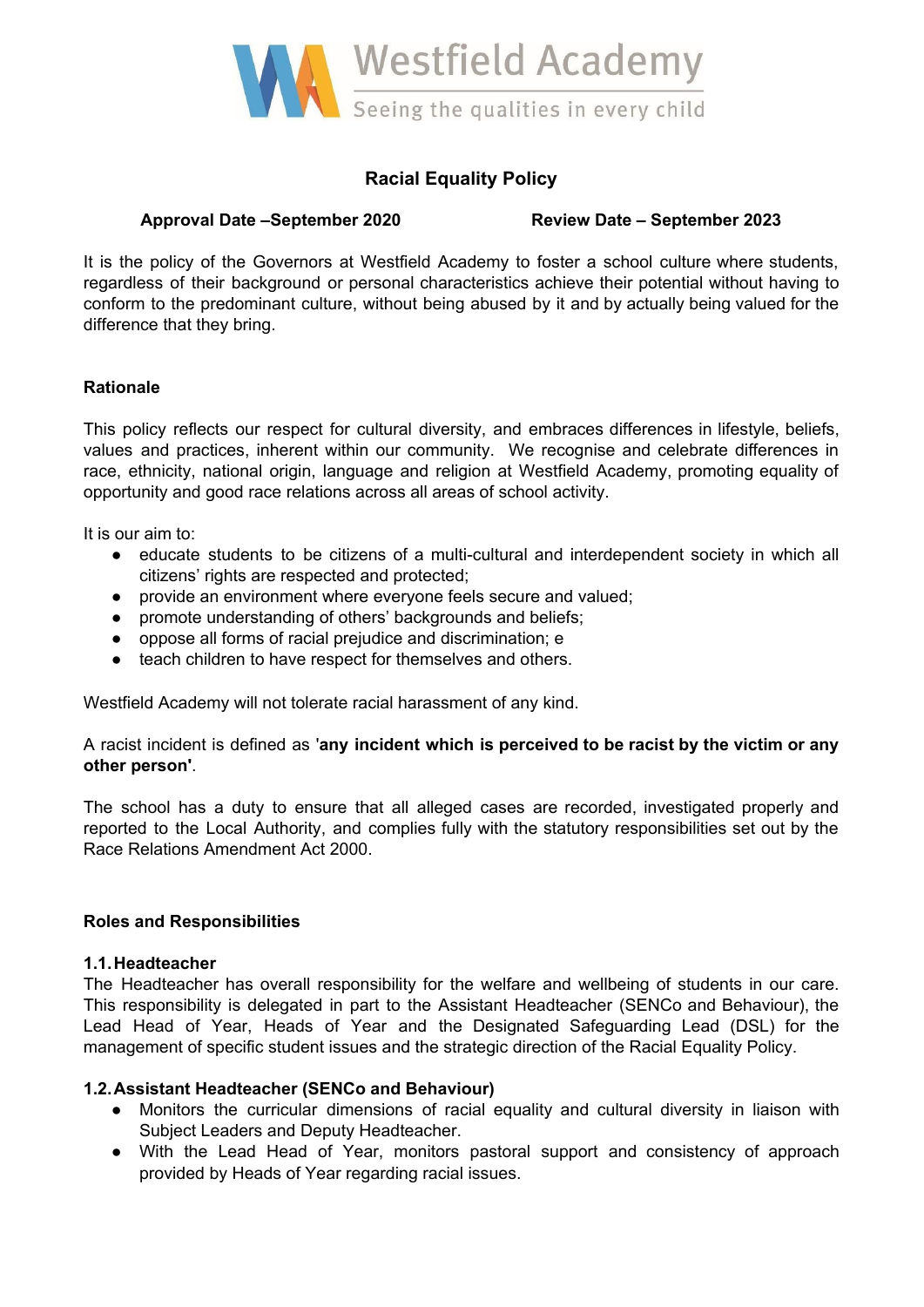- **●** Coordinates appropriate response to incidents of racial abuse, including support from outside agencies
- **●** Ensures that the Headteacher and Governors (Student Matters Committee) are informed of current issues and provision.
- **●** Ensures the policy is regularly updated and reviewed.

# **1.3.Heads of Year (HOYs) and Lead Head of Year**

- **●** Investigate all incidents of racial discriminations or prejudice.
- **●** Resolve racial incidents with proportionate response.
- **●** Coordinate administration of reports to LA.

# **1.4. Teachers and Support Staff**

Any member of staff with an issue or concern relating to a racial abuse or discrimination should immediately discuss it with a senior member of staff, Lead Head of Year or Head of Year. Allegations of racial abuse must always be given the highest priority and referred immediately according to the procedure outlined in Appendix 2.

# **1.5 Restorative Justice Co-ordinator**

Students may be placed in the Referral Room (RR) for racial incidents and will work through a pack of resources which has been developed to support the delivery of anti-racism education. This can assist the student to engage positively with other students, people and cultures and to better understand the world's cultural diversity. A Restorative Justice meeting with the victim and the perpetrator will take place where reparation is made and the perpetrator takes responsibility for his/her actions. All incidents, work completed and reparation meetings are recorded.

# **1.6. Governors**

The School Governors will review this policy in line with the review policy timetable. They will also be involved in disciplinary proceedings as and when needed.

# **Related Documents**

Appendices

- Appendix 1 Strategies for Promoting Racial Equality
- Appendix 2 Reporting Issues of Racial Abuse or Discrimination
- Appendix 3 Racial Incident Form

# **Other Documents**

This policy should be considered in conjunction with other written policies on behaviour, health and safety, and safeguarding.

# **Monitoring**

- This policy and its implementation will be monitored by the Assistant Headteacher (SENCo and Behaviour) and the Governors' Student Matters Committee with responsibility and overview for the welfare of students.
- Report from Assistant Headteacher (SENCo and Behaviour) to include records of racial incidents.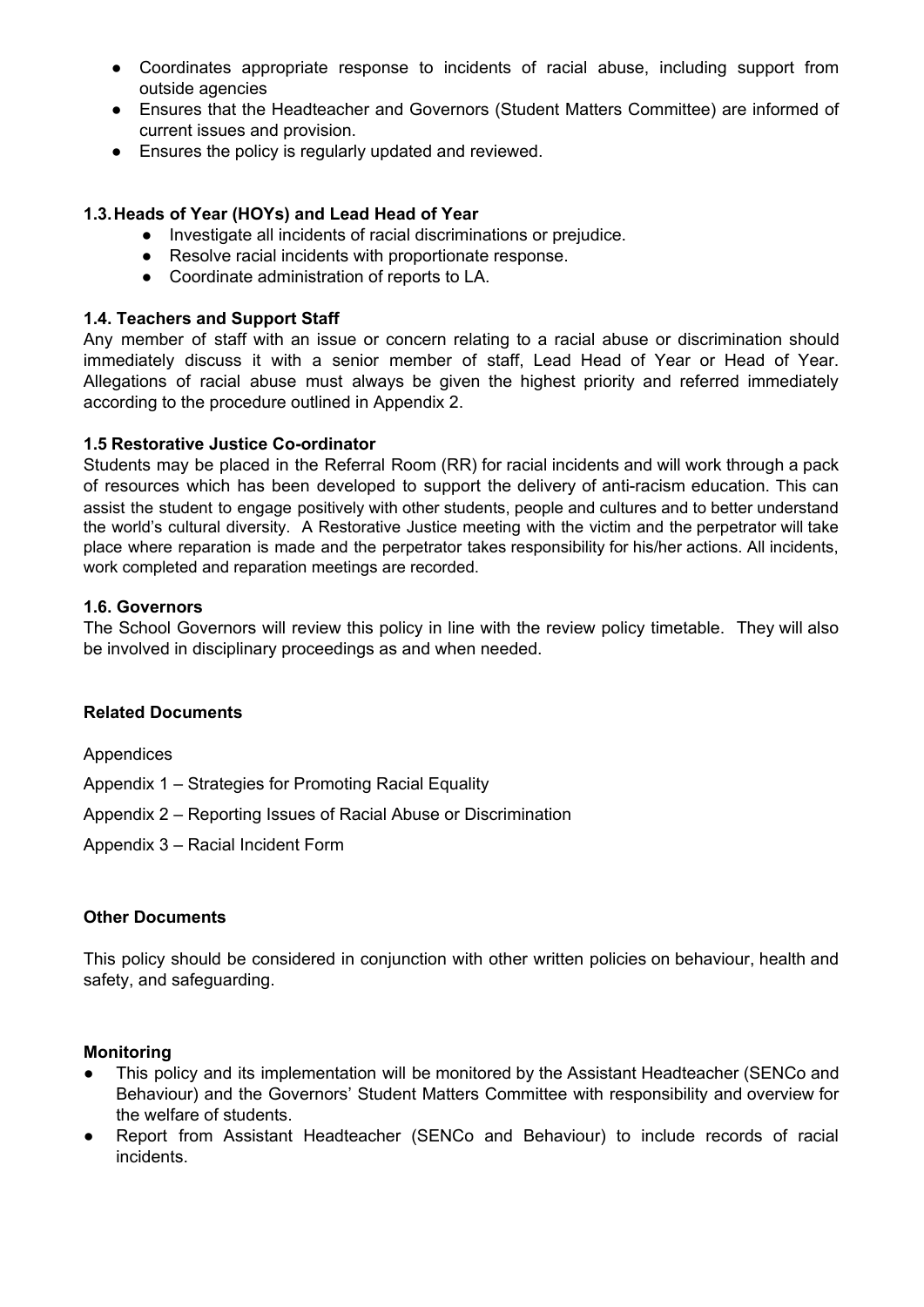#### **September 2020 - some aspects of this appendix will be temporarily suspended due to Covid 19 pandemic.**

- A Code of Behaviour (ABC charter) agreed by the whole school community is displayed in each classroom and publicised in Tutor Periods and Assemblies at the start of each term. The Classroom Code defines the core expectations regarding acceptable behaviour of all students and staff towards each other at all times.
- Students, parents and staff are informed about the school's policy and procedures for promoting racial equality through the school website, newsletter, school prospectus, parent and staff handbooks, INSET training etc. All policies and procedures are reviewed regularly for their effectiveness and impact in eliminating racial discrimination, promoting racial equality and good race relations.
- The school is committed to encouraging and enabling all pupils to achieve the highest standards. Assessment processes are non-discriminatory, free from cultural bias and challenge all pupils to achieve their potential.
- All staff model appropriate behaviour and language when referring to other cultures. They have a key role to play in encouraging students to be considerate of other peoples' cultures, experiences, and thoughts/feelings. They are expected to correct any myths, stereotypes, half-truths and misconceptions about other cultures that are brought to their attention.
- The school liaises with the Police and other external support agencies, including the Racial Awareness, Inclusion, Support & Education (RAISE), to seek ways of tackling racial prejudice, harassment and discrimination in and out of school hours.
- All students have the opportunity to talk confidentially to a member of staff about any concerns. This includes Form Tutor, Head of Year, the School Nurse, Attendance Officer, Special Educational Needs team.
- Additional support is provided for vulnerable pupils through the SEN department and external support agencies - teaching anger management, assertiveness or confidence building skills; providing quiet areas to go to at lunch times.
- Curriculum areas are required to teach aspects of citizenship and are expected to create an understanding of, and interest in, different cultures. Students are given the opportunity to explore issues relating to identity, racial equality and racism and to reflect on the experiences, thoughts and feelings of other cultures. Resources are reviewed to ensure that they use appropriate language and reinforce acceptable stereotypes. Images used include people of differing gender and cultural backgrounds.
- The Personal Development Programme includes sessions that allow students to explore issues of friendships, relationships, equality, discrimination, oppressive behaviour, assertiveness and negotiation skills. They are encouraged to develop the skills, attitudes and knowledge to question behaviour that disadvantages individuals or groups. Resources such as videos, outside drama groups, workshops and speakers are used to educate pupils about different cultures and promote racial equality as appropriate. Westfield Academy's 'Cultural Calendar' additionally invites students to participate in celebrating a variety of cultural events throughout the year'.
- Assemblies are used to present the viewpoints of different cultures and celebrate different festivals and events, e.g. Black History Month. Outside speakers help to develop multi-cultural understanding and provide positive role models for students to reflect on.
- INSET programmes for staff raises their awareness to model appropriate behaviour/language and correct procedures when recognizing and responding to racist incidents.
- Training is provided for peer tutors and mentors so that older students can model appropriate behaviour, listen and mediate when concerns are raised and report any racist incidents they observe or hear about immediately.
- Opportunities are provided for students to discuss ways of promoting racial equality within the school community.
- Useful contact details and help line numbers of voluntary agencies are displayed on notice boards.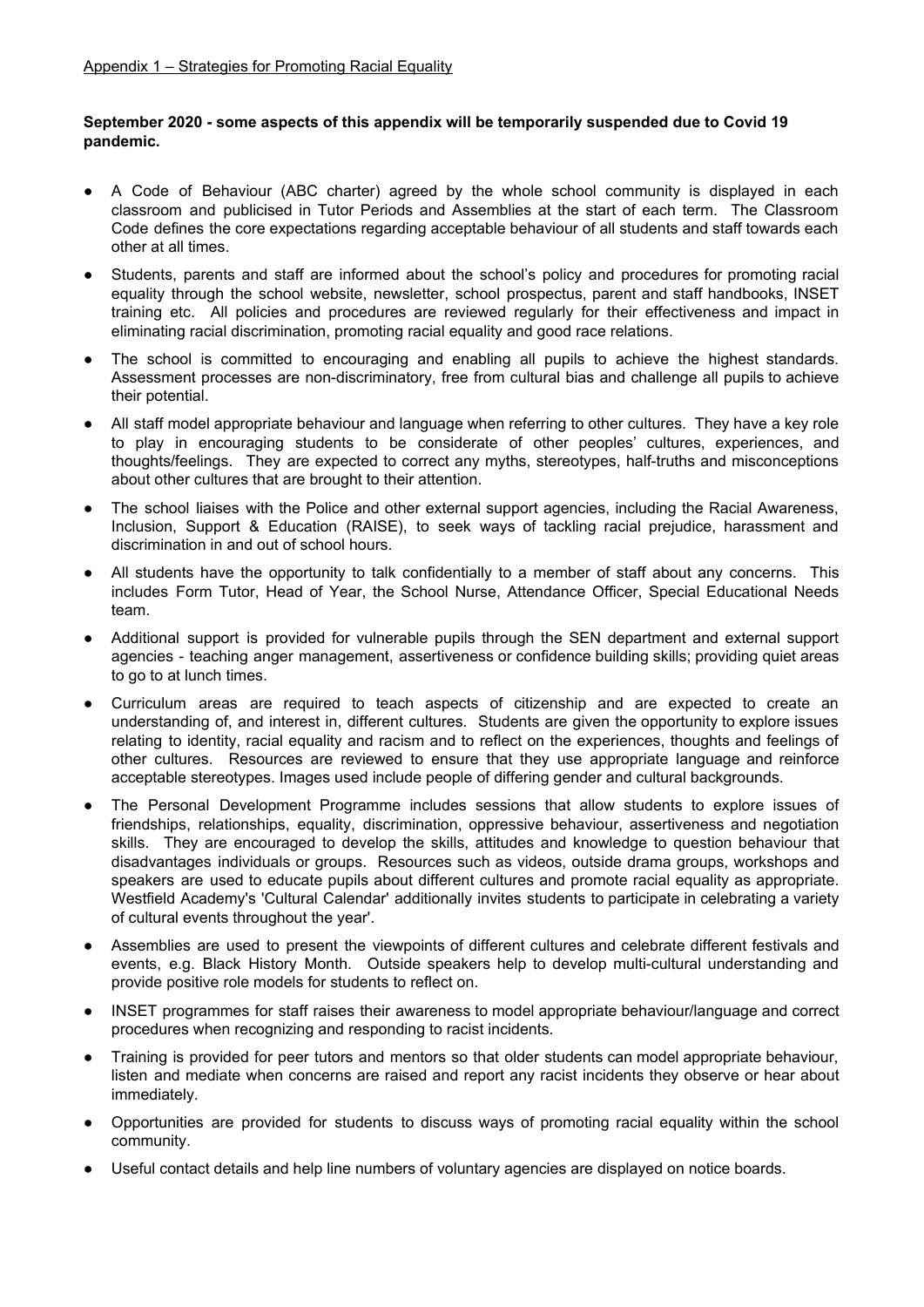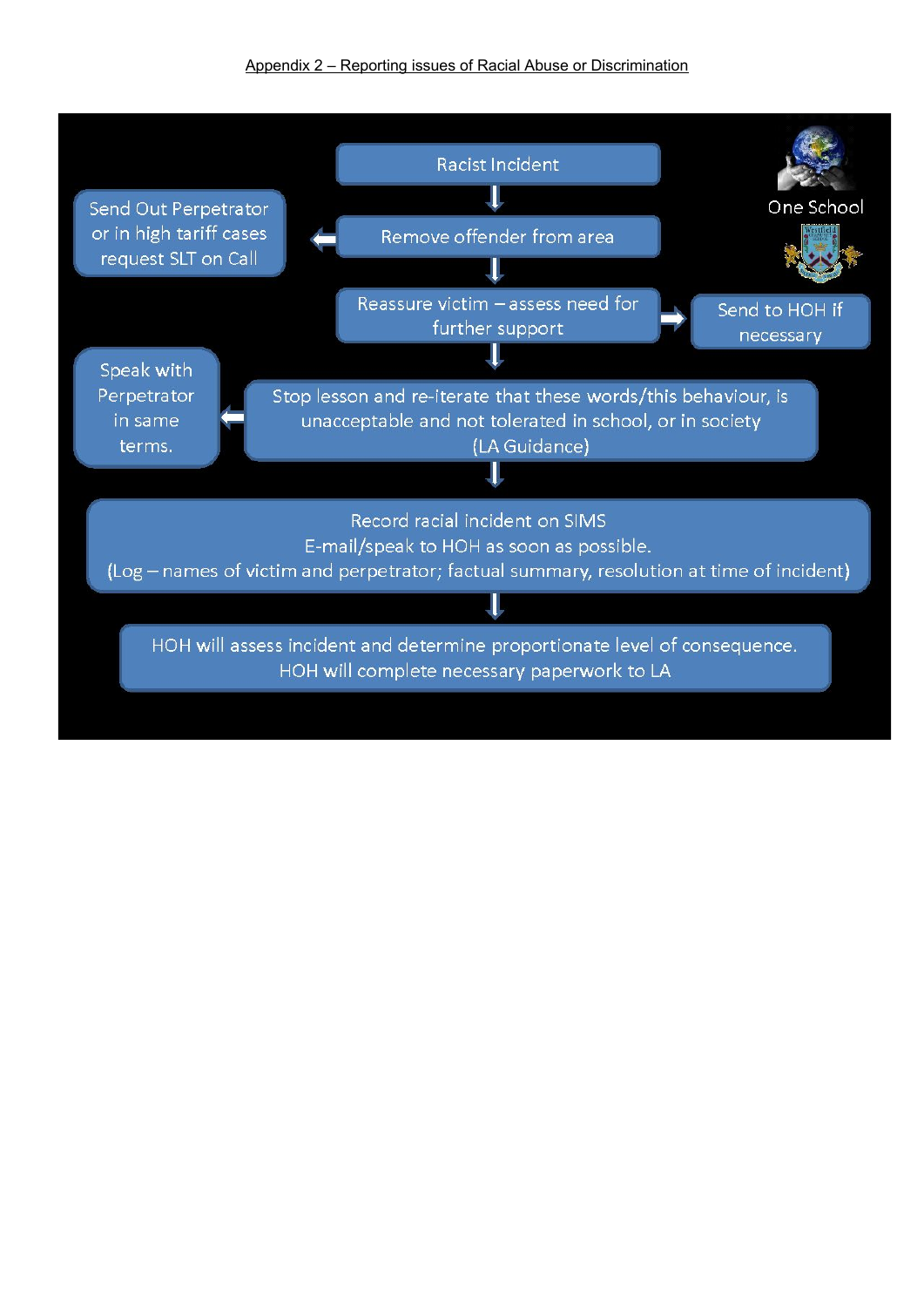# **School/Academy Perceived Racial Incident Report Form 2017 (last updated June 2017)**



**It is strongly recommended that this form is completed whenever a racial incident is** *thought by someone* **to have occurred:** for the purposes of reporting and recording **"a racist incident is any incident which is perceived to be racist by the victim or any other person"** (Stephen Lawrence enquiry report)

Please e-mail the form, within two weeks of the incident being reported, to: [pmit@somerset.gov.uk](mailto:pmit@somerset.gov.uk). Alternatively, send a paper copy to: Performance and Management Information Team (PMIT), Business Development, Somerset County Council, County Hall, Taunton TA1 4DY.

# **(Please complete all shaded boxes – see pp.5-7 for codes/notes for parts 3 to 8)**

| 1. Name of School:                                                                         |                          |        |                            |                                                           |                                                         |                                 |  |
|--------------------------------------------------------------------------------------------|--------------------------|--------|----------------------------|-----------------------------------------------------------|---------------------------------------------------------|---------------------------------|--|
|                                                                                            |                          |        |                            |                                                           | <b>Position</b>                                         |                                 |  |
| 2. Incident Form completed by:                                                             |                          |        |                            |                                                           |                                                         |                                 |  |
| 3. Incident Reported by:                                                                   | If other, please specify |        |                            |                                                           |                                                         |                                 |  |
| 4. Date of Incident:                                                                       |                          |        |                            |                                                           |                                                         |                                 |  |
|                                                                                            |                          |        |                            |                                                           |                                                         |                                 |  |
| 5. Type of incident:                                                                       |                          |        | (If other, please specify) |                                                           |                                                         |                                 |  |
| <b>6. Incident Location:</b>                                                               |                          |        | (If other, please specify) |                                                           |                                                         |                                 |  |
| 7. Victim/Target/Person offended by incident (add rows if necessary):                      |                          |        |                            |                                                           |                                                         |                                 |  |
|                                                                                            |                          |        |                            |                                                           |                                                         |                                 |  |
| Tick if there was no                                                                       |                          | Gender | Pupil/<br>Student          |                                                           | Ethnicity (and nationality<br>and/or faith if relevant) | Previously a<br>Victim/Offender |  |
| victim/target                                                                              |                          | M/F    | <b>NC Yr Group</b>         |                                                           | see notes on page 6                                     | Y/N                             |  |
|                                                                                            |                          |        |                            |                                                           |                                                         |                                 |  |
| Victim/Target A                                                                            |                          |        |                            |                                                           |                                                         |                                 |  |
| Victim/Target B                                                                            |                          |        |                            |                                                           |                                                         |                                 |  |
| Victim/Target C                                                                            |                          |        |                            |                                                           |                                                         |                                 |  |
| 8. Offender/Person engaged in behaviour that caused offence (add rows if necessary):       |                          |        |                            |                                                           |                                                         |                                 |  |
| Alleged Offender A                                                                         |                          |        |                            |                                                           |                                                         |                                 |  |
| Alleged Offender B                                                                         |                          |        |                            |                                                           |                                                         |                                 |  |
| Alleged Offender C                                                                         |                          |        |                            |                                                           |                                                         |                                 |  |
| 9. Action Taken (mark as many boxes as are appropriate)                                    |                          |        |                            |                                                           |                                                         |                                 |  |
| Clear support for victim at the time of the incident                                       |                          |        |                            |                                                           | Other victims supported, eg witnesses                   |                                 |  |
| Clear challenge and/or reprimand for offender at the                                       |                          |        |                            |                                                           | Victim supported following incident, eg                 |                                 |  |
| time of the incident<br>All staff who work with victim or offender informed                |                          |        |                            |                                                           | discussion, counselling                                 |                                 |  |
| Offender followed up, eg discussion, counselling                                           |                          |        |                            | Referral to other agency<br>Sanctions imposed on offender |                                                         |                                 |  |
| Restorative justice or peer mediation approaches used                                      |                          |        |                            |                                                           | Whole class/group follow up                             |                                 |  |
| Other action (please specify)                                                              |                          |        |                            |                                                           |                                                         |                                 |  |
|                                                                                            |                          |        |                            |                                                           |                                                         |                                 |  |
| 10. Other Parties Informed (by school)                                                     |                          |        |                            |                                                           |                                                         |                                 |  |
| Somerset RAISE service (see p5)<br>Offender Parents/Carers<br><b>Victim Parents/Carers</b> |                          |        |                            |                                                           |                                                         |                                 |  |
| Somerset County Council - Commissioner for Vulnerable Groups<br>Police                     |                          |        |                            |                                                           |                                                         |                                 |  |
| Somerset County Council - CSC<br>Other (please specify)                                    |                          |        |                            |                                                           |                                                         |                                 |  |
| If no other parties were informed, please say briefly why:                                 |                          |        |                            |                                                           |                                                         |                                 |  |
|                                                                                            |                          |        |                            |                                                           |                                                         |                                 |  |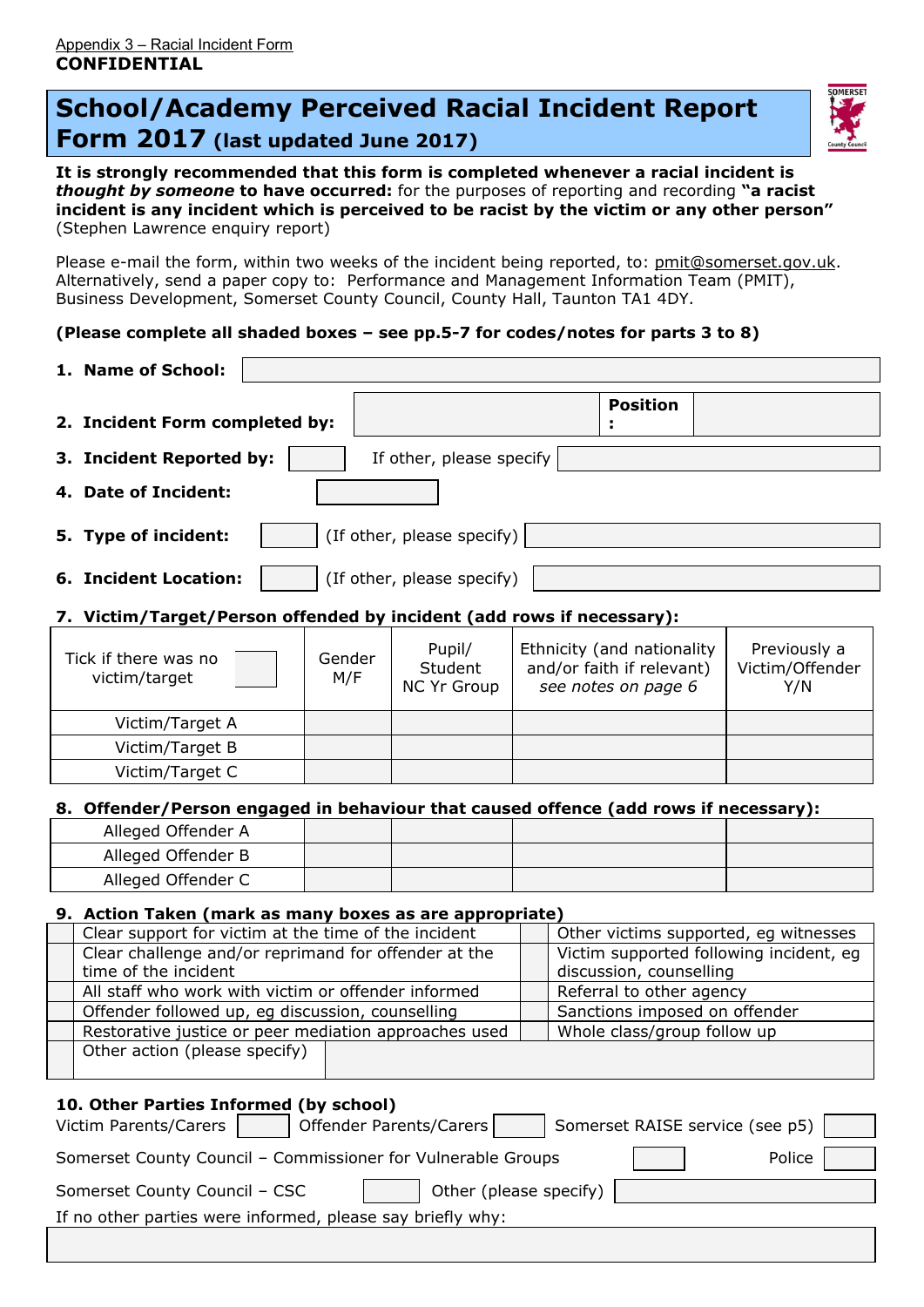# **Additional Information**

This section is optional but it is very helpful to the Local Authority to have some or all of the information below, in building up a picture of the types of incidents occurring and responses to them. It will also help the school respond to any parental concerns/complaints raised in the future.

# **11. Brief description of the incident (including who it was reported to and who by)**

**12. Level of intention/amount of distress caused by the incident (see notes below on p.7)**

**13. Brief summary of follow-up action proposed, with timescales, including communication with parents/carers and information about how the needs of victims/targets, offenders and other C&YP will be addressed**

**14. Comments on whether the incident has been resolved to the satisfaction of all parties**

**15. Comments on whether there is a need for future review (for example of behaviour)**

**16. Comments on any wider implications (for example any need for preventative work with pupils to be developed or staff training)**

**For advice and support on completing this form or responding to racial incidents, contact Peter Newman, Commissioner for Vulnerable Groups (01823 355576).**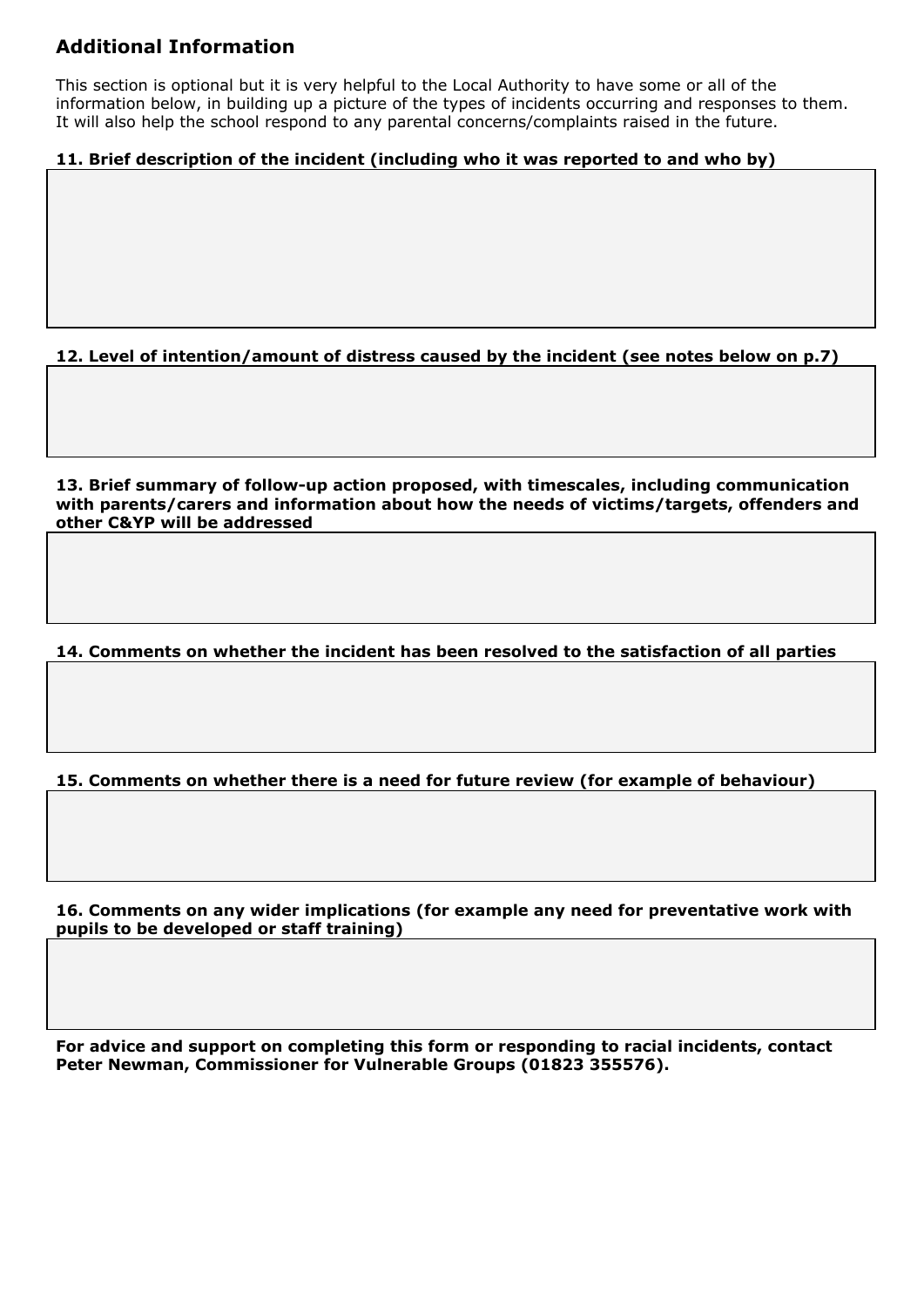**School/Academy Perceived Racial Incident Report Form 2016** *Background notes and guidance on completing the form*

# **Background**

This form replaces the one previously used by Somerset schools. The information requested is essentially the same as that on the previous version, but the number of questions has been slightly reduced. Page 1 of the form should take no more than 5 minutes to complete for most incidents.

As in the previous form, the term 'racial' has been used instead of the term 'racist' commonly used in national literature. This is to convey the importance of recording all incidents that the victim or another person felt had a racial aspect, even when it is thought there was no intention to be racist. The term 'perceived' has been used to reflect the legal definition of a racist incident (included on the recording form). Children may make references to colour, nationality, religion or culture without any intention to offend. However, the child (or adult) referred to, their family, or other people may find it upsetting or offensive. Such incidents also raise issues for the school in the light of the Equality Duty (which includes requirements to have due regard for the need to eliminate discrimination, advance equality and foster good relations) and are valuable insights into children's perceptions and feelings.

**Please use this form to report any incidents occurring from June 2012 onwards.**

# **Responding to racial incidents – general principles**

In 'Racist incidents and bullying in schools – how to prevent them and how to respond when they happen' (Robin Richardson and Bernice Miles 2008) four broad approaches are identified:

- Dismissive for example ignoring or making light of incidents
- Punitive expressing disapproval or punishing without complementary teaching and learning about why prejudice and racist bullying are wrong, or why comments/actions have caused unintended hurt
- Corrective taking time to help children and young people understand why racism is wrong (though intellectual explanations may feed bitterness and other unhelpful feelings)
- Restorative and transformative which includes: attending to the needs of those on the receiving end of racism; preventing re-offending by enabling offenders to assume active responsibility for their actions and reintegrating them into the school community; avoiding escalation; and, repairing and recreating the community damaged by the bullying.

This is a very helpful framework to bear in mind when responding to incidents and the book as a whole is an extremely valuable resource. Clearly the restorative/transformative approach is likely to be the most effective in the long term, though elements of the punitive and corrective approaches may be appropriate too.

Racial incidents are very varied. Not all incidents are examples of bullying, as in a situation where racist comments are made without any victim/target being present. The above framework and the suggestions below will therefore need to be used in a flexible and responsive fashion.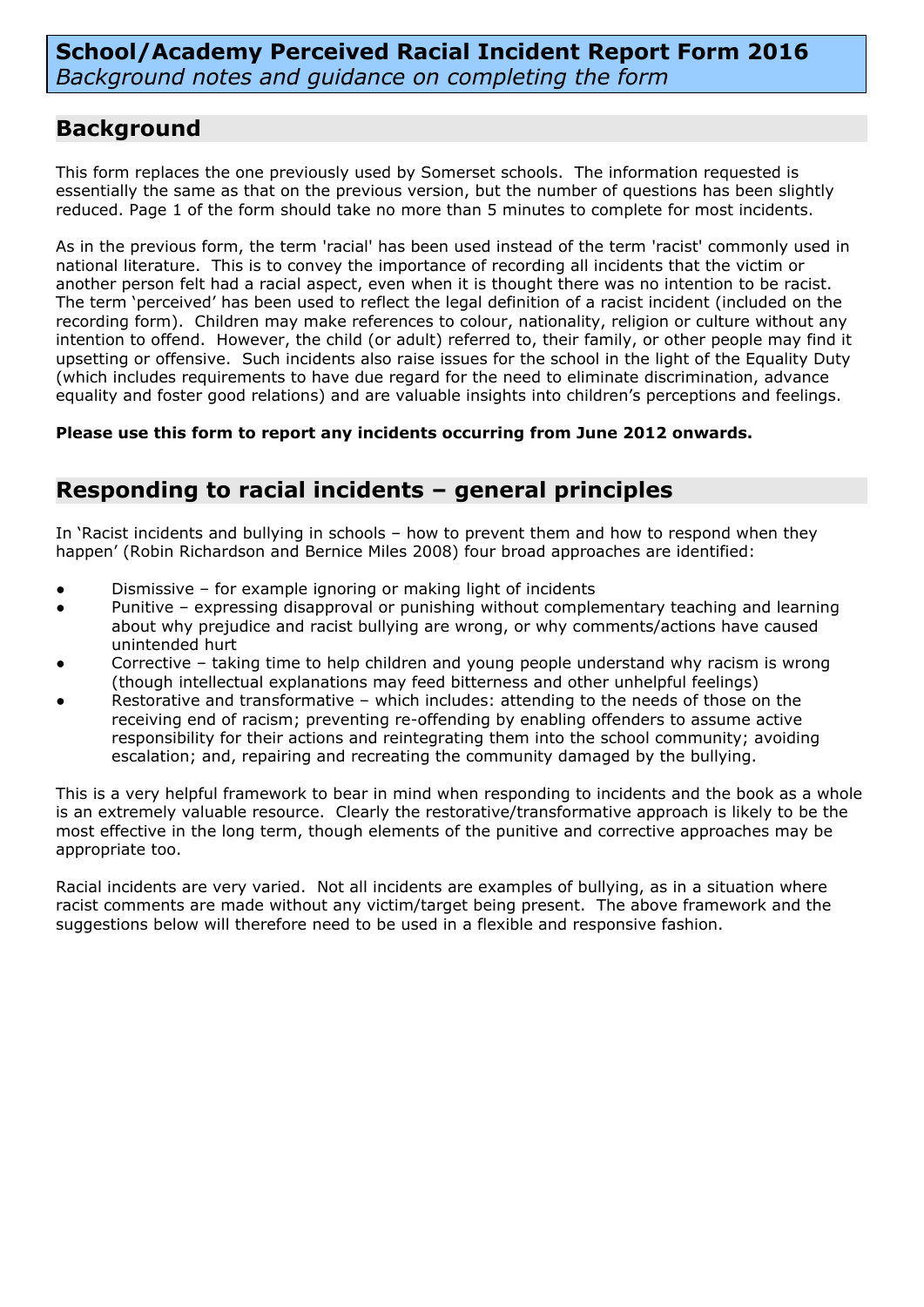# **1. Make sure that all staff understand the importance of taking reports seriously**

When responding to incidents it is crucial to gain a very good understanding of how the victim/target (or other person reporting the incident) has perceived the behaviour. National guidance makes it clear that the perception of the victim or other person reporting the incident is what determines whether it is treated as a racial incident. Often there may be no explicit use of racist language, so it is important to get to the bottom of why the incident or behaviour feels racist to the person reporting. The language used may refer to colour in a negative or offensive way without being explicitly racist. Alternatively, there may be negative stereotypical associations without any reference to colour, ethnicity or nationality. It is important that all staff, including non-teaching staff are aware of this.

# **2. Keep parents/carers informed**

Consultation (2007 and 2010) with Somerset parents/carers of children from minority ethnic groups suggests that they are generally satisfied or very satisfied with the overall education provided by schools. However, a majority are dissatisfied or very dissatisfied with responses to racial incidents. Families often feel that reports are not taken seriously, or that responses are inadequate. This may often be because the school does not let them know what action has been taken. Alternatively, it may be that parents are not satisfied with the strength of the response, in which case it is important to explain why for example an offender has not been excluded and what will happen if there is any recurrence of the behaviour.

#### **3. Try to ensure that there will be no recurrence and that targets/victims and their families feel safe**

Racism can make children, families and whole communities feel unsafe, particularly as there may be links between events within and outside schools. There are similarities, but also many differences between racist bullying and other bullying, including the long history of racism linked to many world events, the fact that people are attacked not as individuals but as representatives of communities, that it can threaten whole communities, and that unlike most forms of bullying, one-off incidents can have a big impact because the same victim may be targeted by different people in a range of contexts (some families for example report regular abuse when they are out and about in their local area). There is a useful summary about this on the Equalities and Diversity team website:

#### Racist bullying and other bullying

In the case of incidents where there was no intention to cause offence, time spent with the offender to explain how they have upset others may be the most important response. In other cases, an appropriate sanction and/or longer term actions may be needed to make sure that incidents don't recur.

Whole-class work may also be a useful approach, enabling a shift in pupil understanding and perceptions. In any incident, there are likely to be witnesses who may be passive bystanders or more active participants. Whole-class work can potentially help more children and young people to be supportive of those who are on the receiving end of racist abuse or other hurtful prejudice-related behaviour.

As indicated in the four broad categories of response identified above, restorative and transformative approaches should also be considered, and these are potentially the most powerful. If you are able to access the publication by Richardson and Miles referred to above, pages 41 onwards have more information on this. Otherwise, you could contact the Local Authority for advice.

# **4. Ensure that provocation is considered if the victim has fought back**

Families quite frequently feel that victims of incidents are punished disproportionately if they have responded to incidents, for example being excluded if they have fought back physically. Exclusion of victims may sometimes be reasonable but it is important that the provocation caused by racism is considered as part of the decision-making process.

# **For advice and support on preventing and responding to racial incidents, you could contact:**

- Peter Newman, Commissioner for Vulnerable Groups (01823 355576) [pnewman@somerset.gov.uk](mailto:pnewman@somerset.gov.uk)
- Somerset Racial Awareness, Inclusion and Support in Education (RAISE South West CIC) service caseworkers (Dion Bunting [dionraise@gmail.com](mailto:dionraise@gmail.com), 07596 979065 and Rose Stephenson [rose1raise@gmail.com](mailto:rose1raise@gmail.com), 07751459957)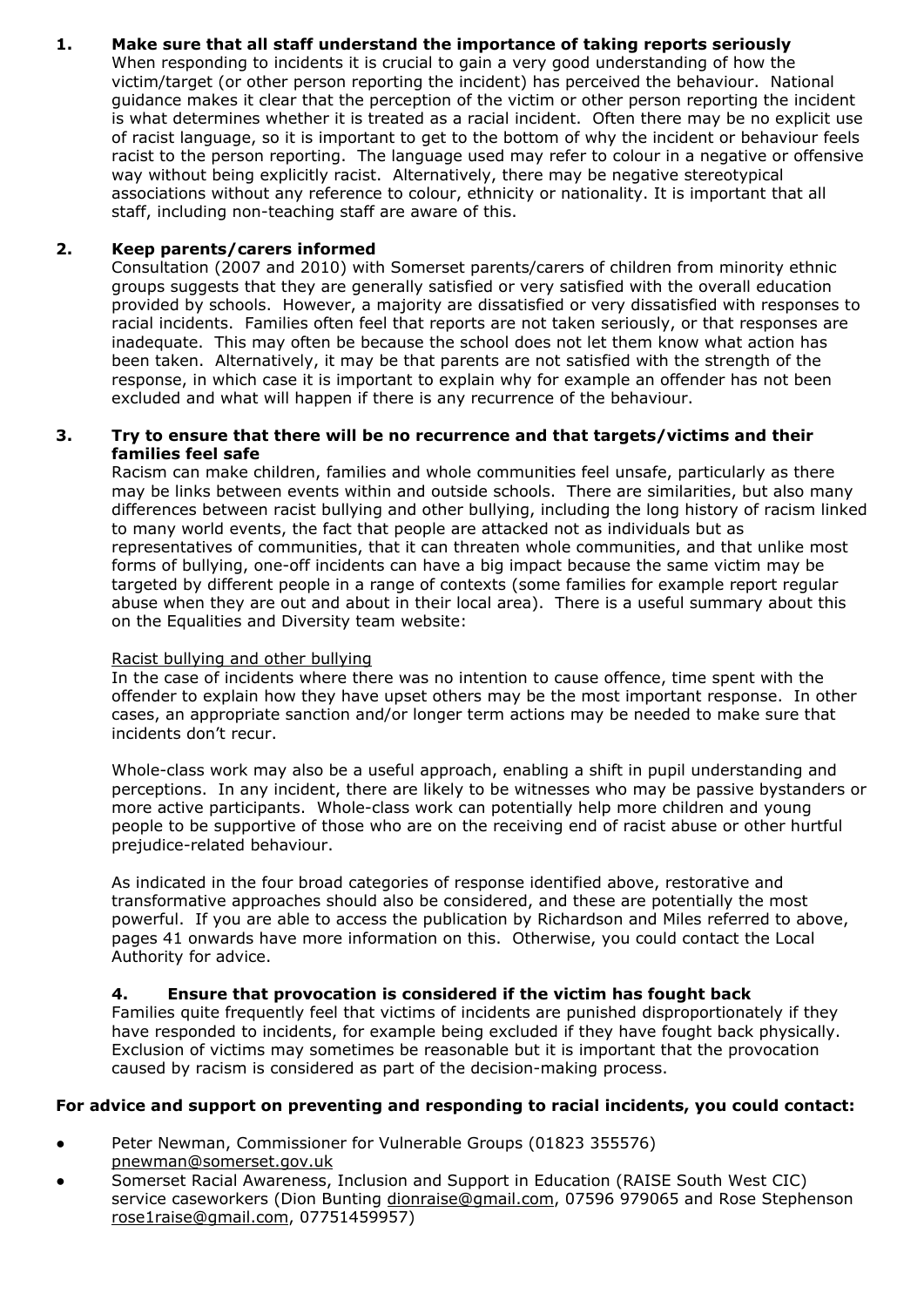# **Guidance on completing particular sections of the form**

# **3. Incident Reported by** (choose from)

- 1. Victim/target
- 2. Another child or young person
- 3. Parent/carer
- 4. School staff member
- 5. Outside agency
- 6. Other (please specify)
- **5. Type of Incident** (choose from the following enter one or more codes as appropriate)
	- 1. Physical assault, including jostling, spitting and use of weapons
	- 2. Derogatory name-calling, verbal abuse, insults, innuendo (including name-calling that may not use overtly racist language but which derives some of its force from pupils' perceived 'race')
	- 3. Verbal threats
	- 4. Ridiculing people because of cultural or religious differences
	- 5. Written derogatory remarks
	- 6. Refusal to co-operate with other people because of their religion, ethnicity or language
	- 7. Racist graffiti
	- 8. Incitement of others to behave in a racist manner
	- 9. Attempts to recruit for racist organisations and groups
	- 10. Provocative behaviour such as wearing racist badges or insignia
	- 11. Bringing racist materials such as leaflets, comics, magazines or computer software into school
	- 12. Using the school's computer systems to access or distribute racist material 13. Abuse of personal property, including arson, spitting at property
	- Abuse of personal property, including arson, spitting at property
	- 14. Malicious telephone calls, text messages or e-mails
	- 15. Social exclusion (for example refusal to allow someone to join in a game or attempt to isolate)
	- 16. Expression of racist views during the course of a staff led discussion or in informal contexts (this might include use of racist language, negative stereotypical generalisations or holocaust denial)
	- 17. Telling racist jokes
	- 18. Other (please specify)

# **6. Incident Location** (choose from)

- 1. In playground
- 2. In classroom
- 3. Out of school (eg activities off school site)
- 4. School/public transport
- 5. In the local neighbourhood (eg just beyond the school gate)
- 6. Other (please specify)

# **7&8. Victim/Target/Person offended/Offender**

It is acknowledged that the terminology of victim/target or offender will often seem inappropriate, particularly for young children and unintentional incidents. For this reason, the less emotive terms 'person offended' and 'person engaged in behaviour that caused offence' have been included.

Racial incidents may be reported by anyone, not just someone who was the victim/target – this could include a witness to an incident or someone who heard about it subsequently. It is possible that the target of a racial insult may say that they don't feel offended by the use of racist language (for example because some minority ethnic groups have tried to 'reclaim' racist language). However, if a staff member or other witness feels the language was racist, the person targeted would still be recorded as the victim.

Please enter the 3 letter ethnic code, choosing from those listed below (if exact ethnicity is not known please make a judgement and state probable ethnicity in words e.g. 'Black').

For people who are not British, it is useful if their nationality is entered in the same box e.g. 'Polish'. If religion or belief is a factor in the incident, please add this.